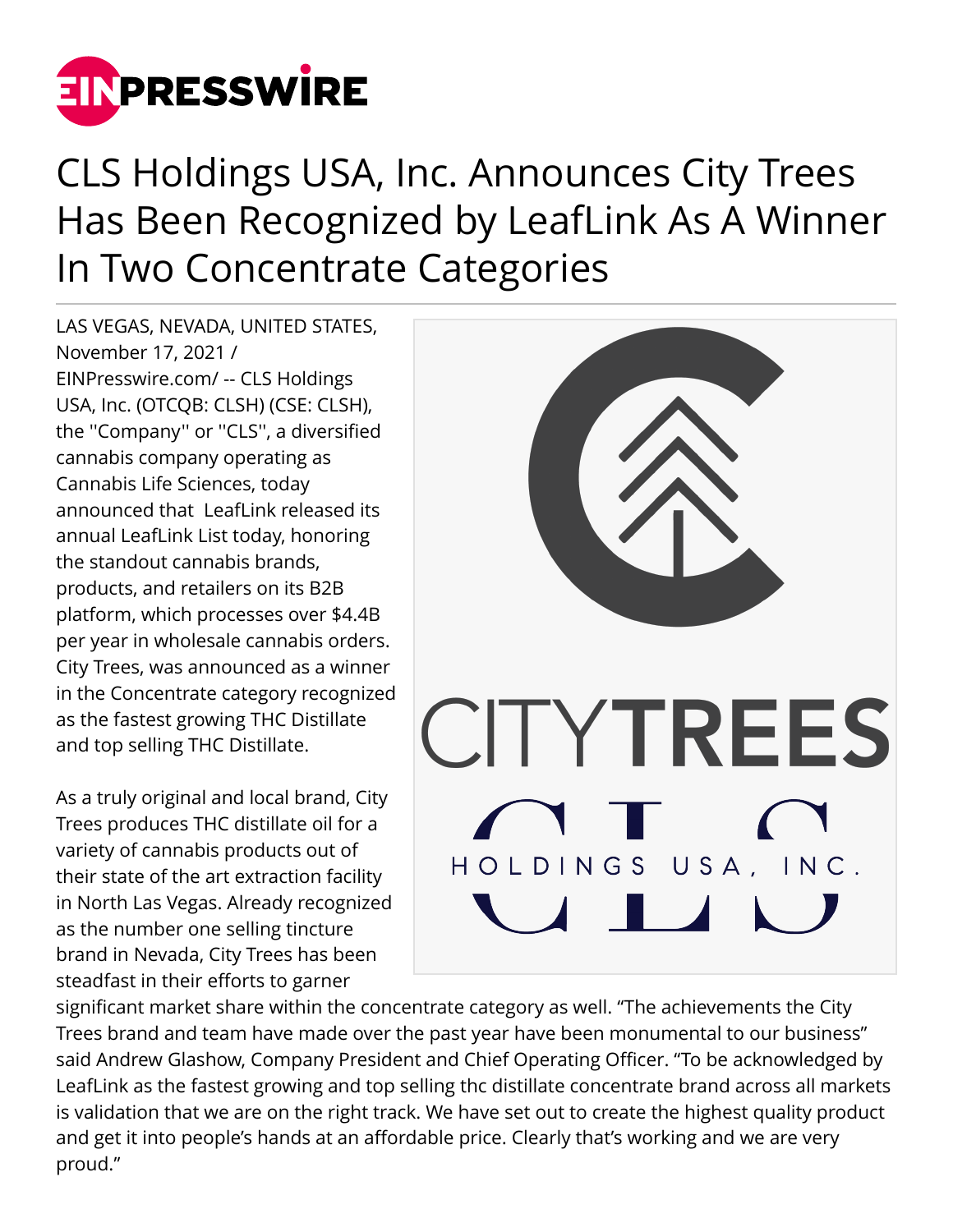LeafLink is the cannabis industry's wholesale marketplace, connecting over 2,800 cannabis brands with over 7,300 licensed retailers in 30 legal markets across North America. LeafLink List is a place to recognize the incredible businesses in the LeafLink community and how they are advancing the cannabis industry through their quality and ingenuity.

LeafLink List 2021 was created by analyzing orders through the LeafLink marketplace from January 1st to September 30th, 2021. Brands are celebrated in categories such as Top Selling, Fastest Growing, Customer Favorite, Early Adopter, Best Branding Profile, Best Advertising, and Community Favorites. Retailer awards include Top Buyers, Fastest Growing, Industry Innovators, Early Adopter, Community Favorites and the data-driven accolades Market Influencers, Taste Testers, and Best Purchase Variety. LeafLink List also highlights Best Selling and Fastest Growing Products in nine key categories, as well as Top Brands and Top Retailers for each state in which LeafLink operates.

"Each year through LeafLink List, we celebrate the amazing brands and retailers that make up the powerful community within LeafLink's platform," said Ryan G. Smith, LeafLink CEO and Co-Founder. "It has been another strong year for cannabis, with the industry seeing continued growth thanks to the hard work of these amazing businesses and the exceptional people behind them. We're excited to celebrate this year's winners, and we can't wait to see what next year has in store."

## About City Tree

Founded in 2017, City Trees is a Nevada-based cannabis cultivation, production and distribution company. Offering a wide variety of products with consistent results, City Trees products are available in numerous dispensaries throughout the state of Nevada. <https://citytrees.com>

## About LeaflLink

LeafLink, the unified B2B cannabis platform, has optimized and fueled the growth of the cannabis industry, creating new efficiencies in how cannabis operators buy, sell, ship, pay, and get paid. The company has offices in New York, Los Angeles, and Toronto, and is live in 30 territories across the United States and Canada. LeafLink manages over \$4.4B+ in annual orders, making up an estimated 39% of US wholesale cannabis commerce. Backed by leading venture capital firms and strategic investors such as Thrive Capital, Nosara Capital and Lerer Hippeau, LeafLink has raised more than US\$131 million to date. Learn more at<https://leaflink.com>.

## Forward Looking Statements

This press release contains certain ''forward-looking information'' within the meaning of applicable Canadian securities legislation and ''forward-looking statements'' as that term is defined in the Private Securities Litigation Reform Act of 1995 (collectively, the ''forward-looking statements''). These statements relate to, among other things, the impact of the COVID-19 virus on our business, the results of our initiatives to retain our employees and strengthen our